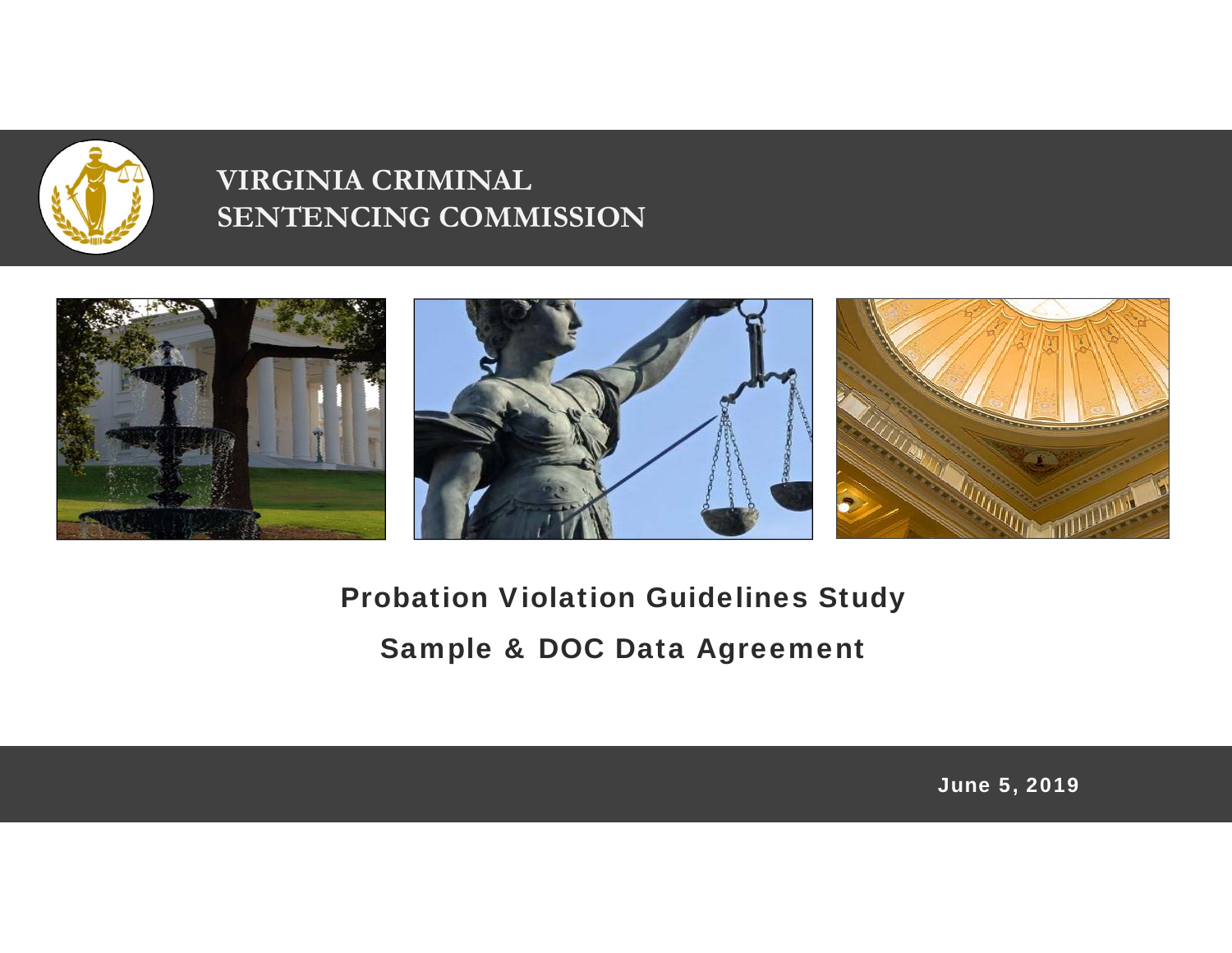Probation Violation Guidelines Study Sample & DOC Data Agreement

- $\mathbf{r}$  **The Sample has Been Selected**
	- ‒ **4,000 Cases**
		- **2,000 New Law (Condition 1) Violators**
		- **2,000 Technical Violators**
		- **FY2014 - FY2018**
	- ‒ **In the Process of Requesting State Police Virginia Criminal Record Data**

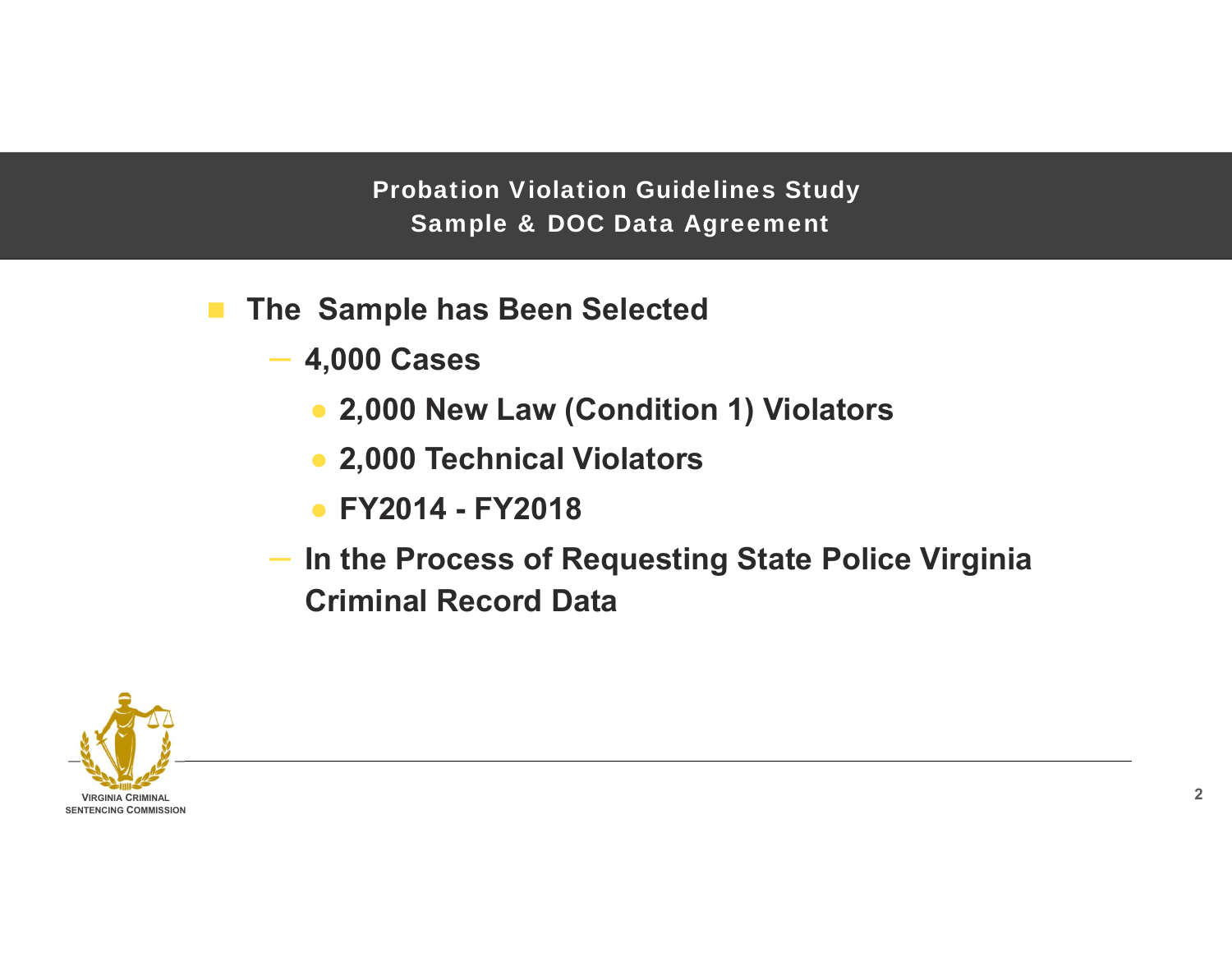Probation Violation Guidelines Study Sample & DOC Data Agreement

- **Department of Corrections Agreed to Provide Access to Violation Data (Late Summer):**
	- ‒ **Presentence Reports**
	- ‒ **Major Violation Reports**
	- **Drug and Mental Health Treatment Information**
	- ‒ **Arrest Dates and Dates Returned to Supervision**
	- ‒ **COMPAS Scores**
	- **Officer's Notes After Violation Submitted to the Court**

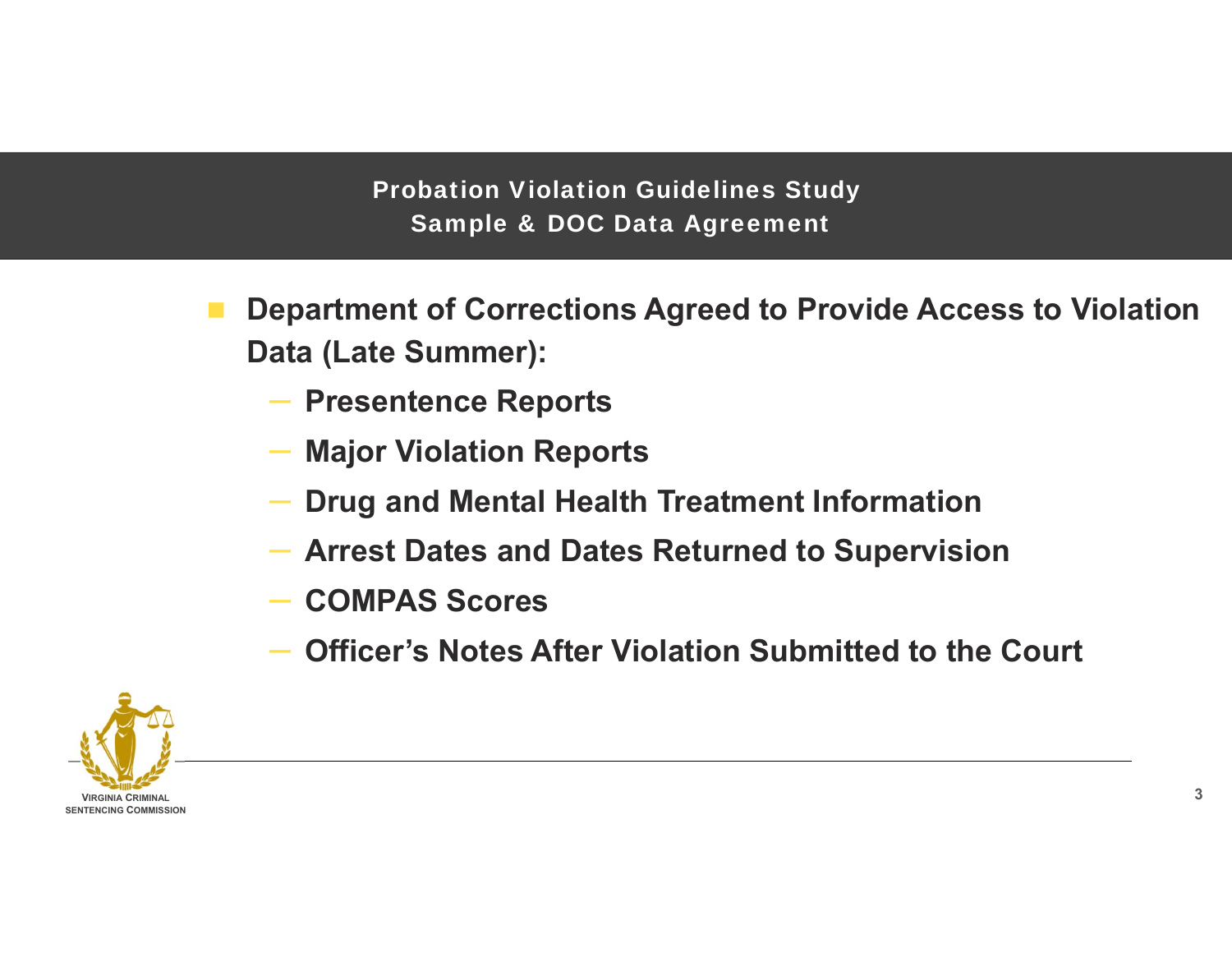

### **VIRGINIA CRIMINAL SENTENCING COMMISSION**



Probation Violation Guidelines

Commonwealth's Attorneys, Probation Officers, and Defense Attorneys Survey Results

June 5, 2019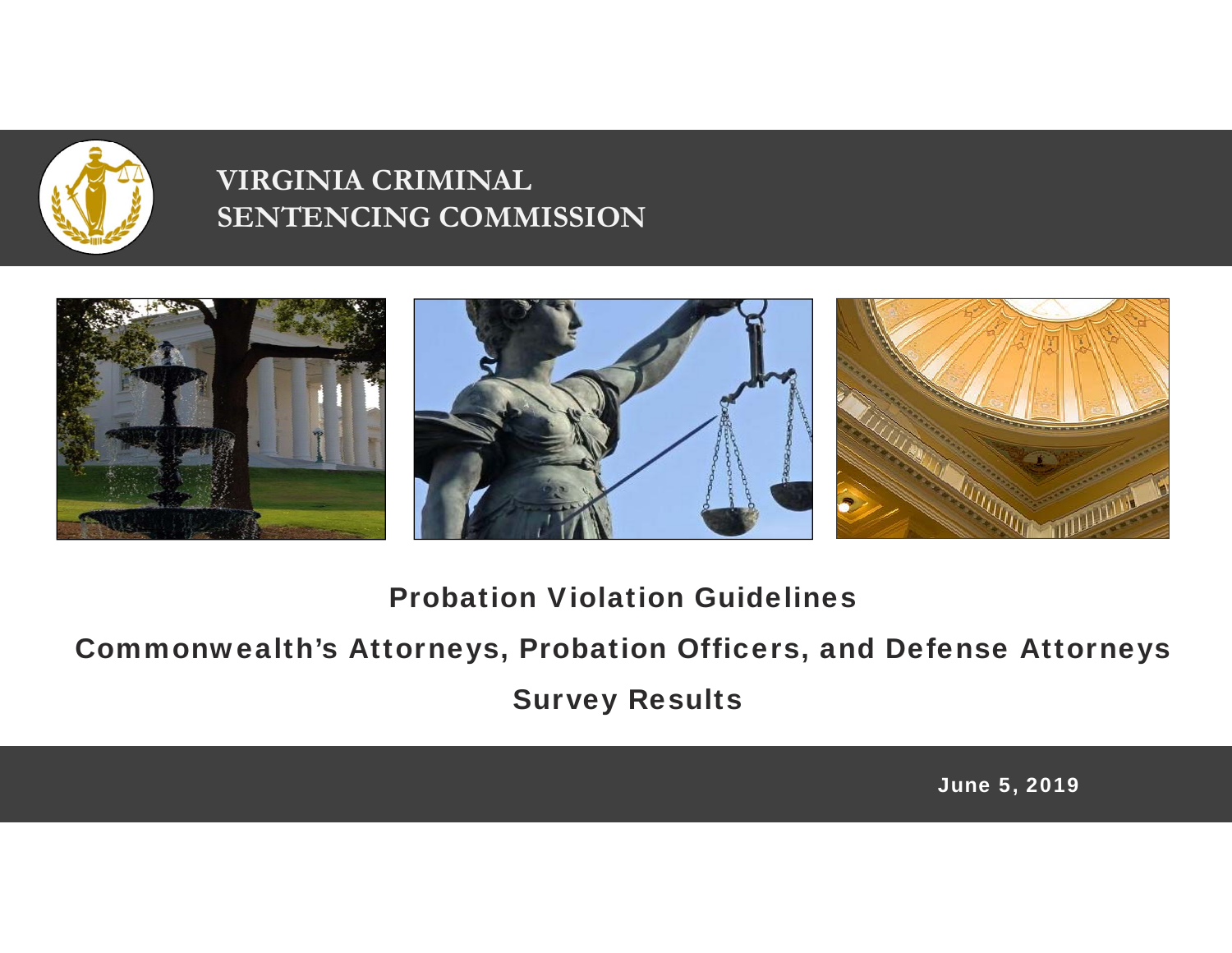#### Probation Violation Guidelines Survey of Probation Officers, Commonwealth's Attorneys, and Defense Attorneys Responses

- **The survey was sent to all 2,414 guidelines users and generic accounts in the VCSC database on April 25.** 
	- ‒ **Reminder was sent on May 7.**
- **Users completed the survey online through Survey Monkey.**
- **Overall, 822 users responded to the survey.**
	- ‒ **Response rate was 34.1%. (Typical Response Rate)**
	- ‒ **Average completion time was 10 minutes.**
	- ‒ **Average completion rate was 89%.**

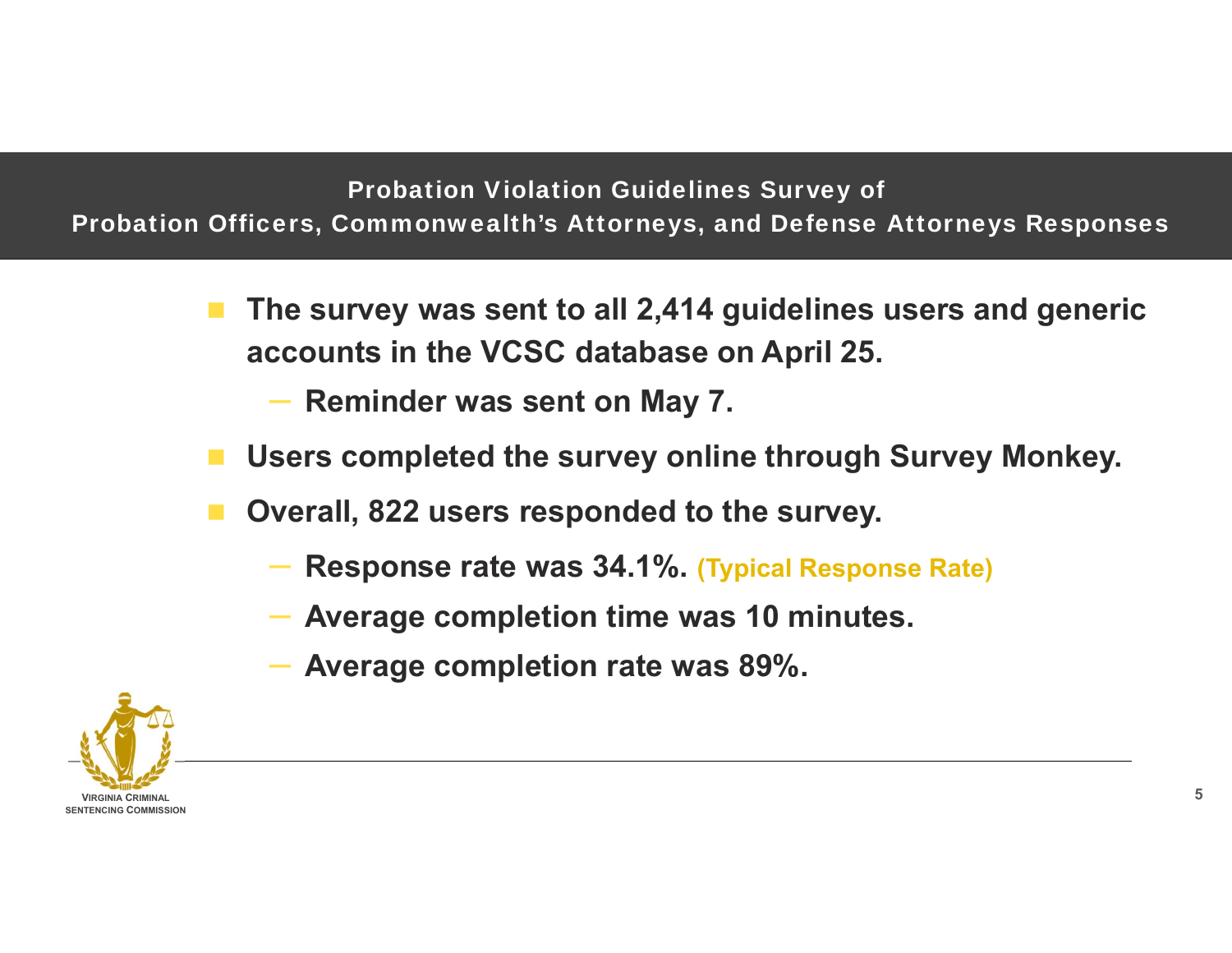





Commonwealth's Attorneys, Probation Officers and Defense Attorneys

# Survey Results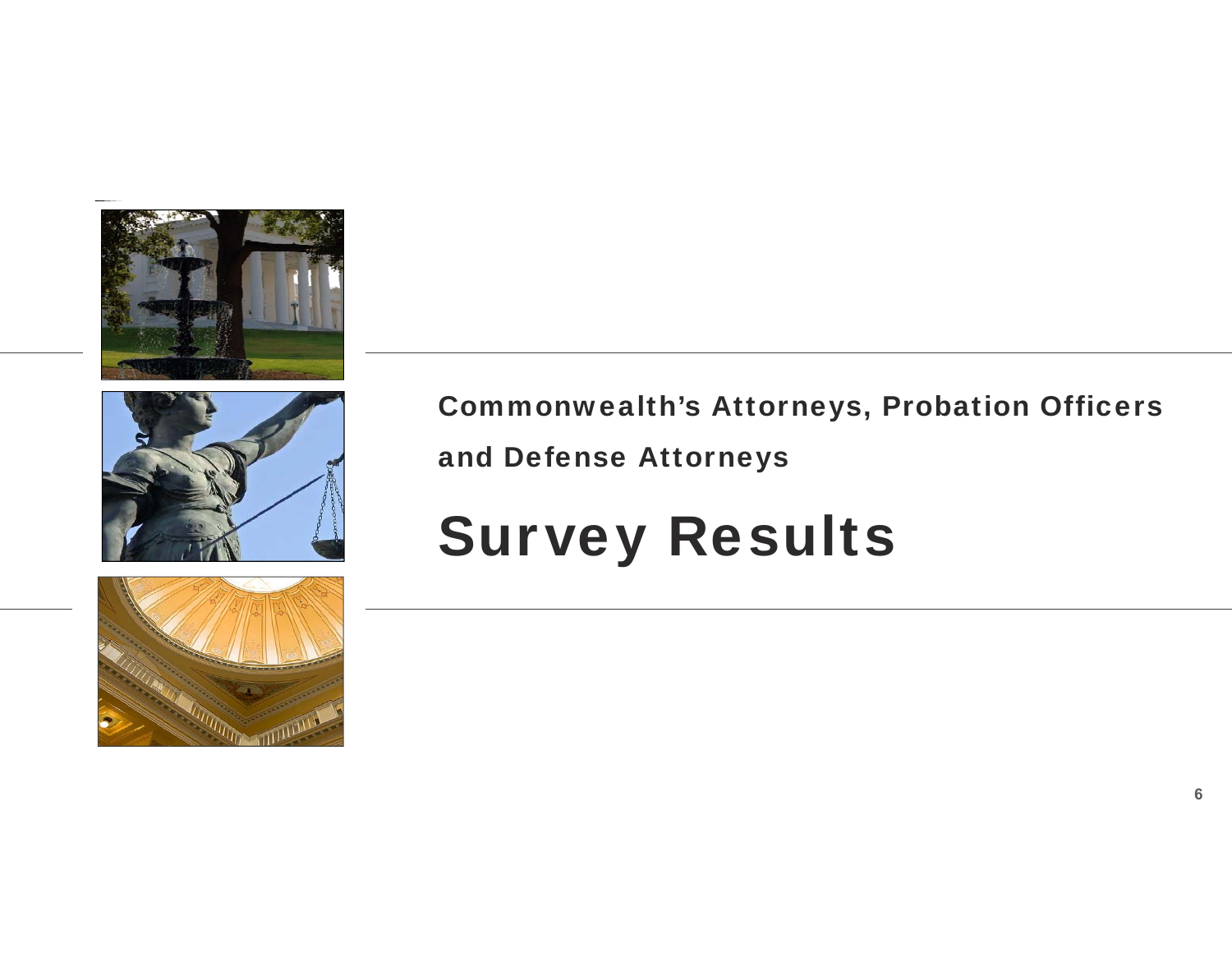

### **1: In which region are you located?**

**Answered: 822 Skipped: 0**

**VIRGINIA CRIMINALSENTENCING COMMISSION**

**7**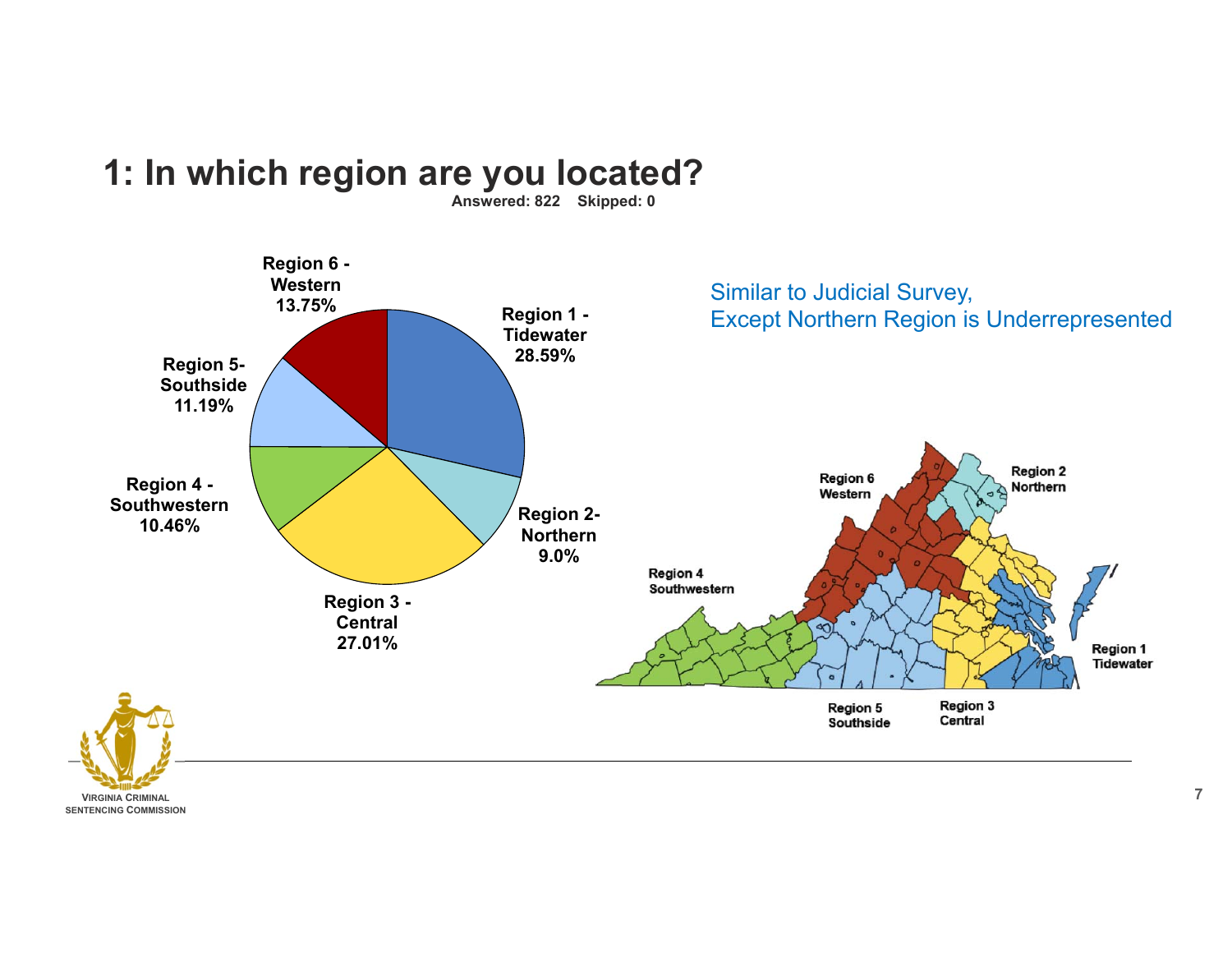## **2: What is your job title?**

**Answered: 819 Skipped: 3**



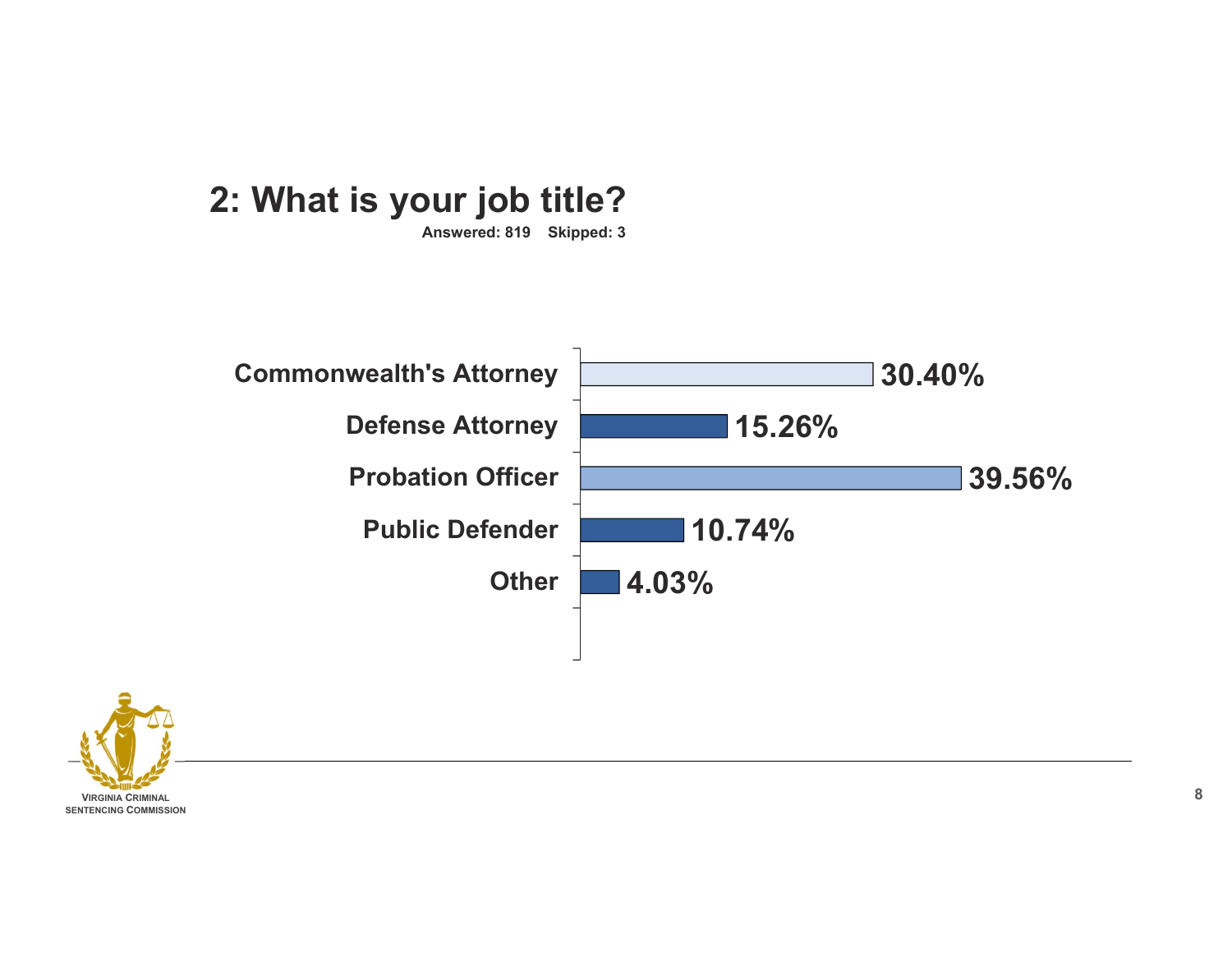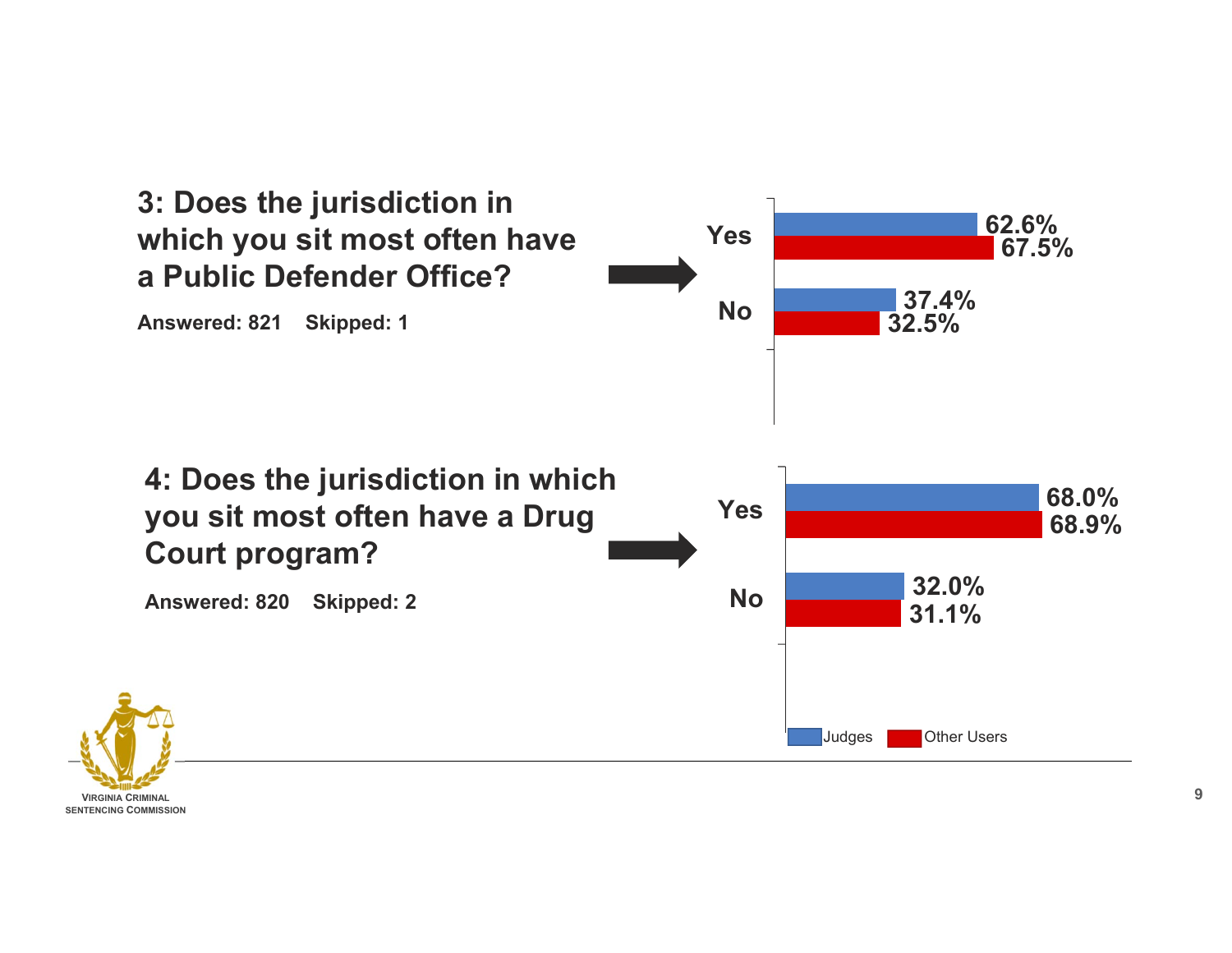**5: How often do you think probationers, in your primary jurisdiction, are released from pretrial confinement (e.g., personal recognizance, secured bond, or pretrial supervision) after being arrested for a probation violation?** Answered: 807 Skipped: 15



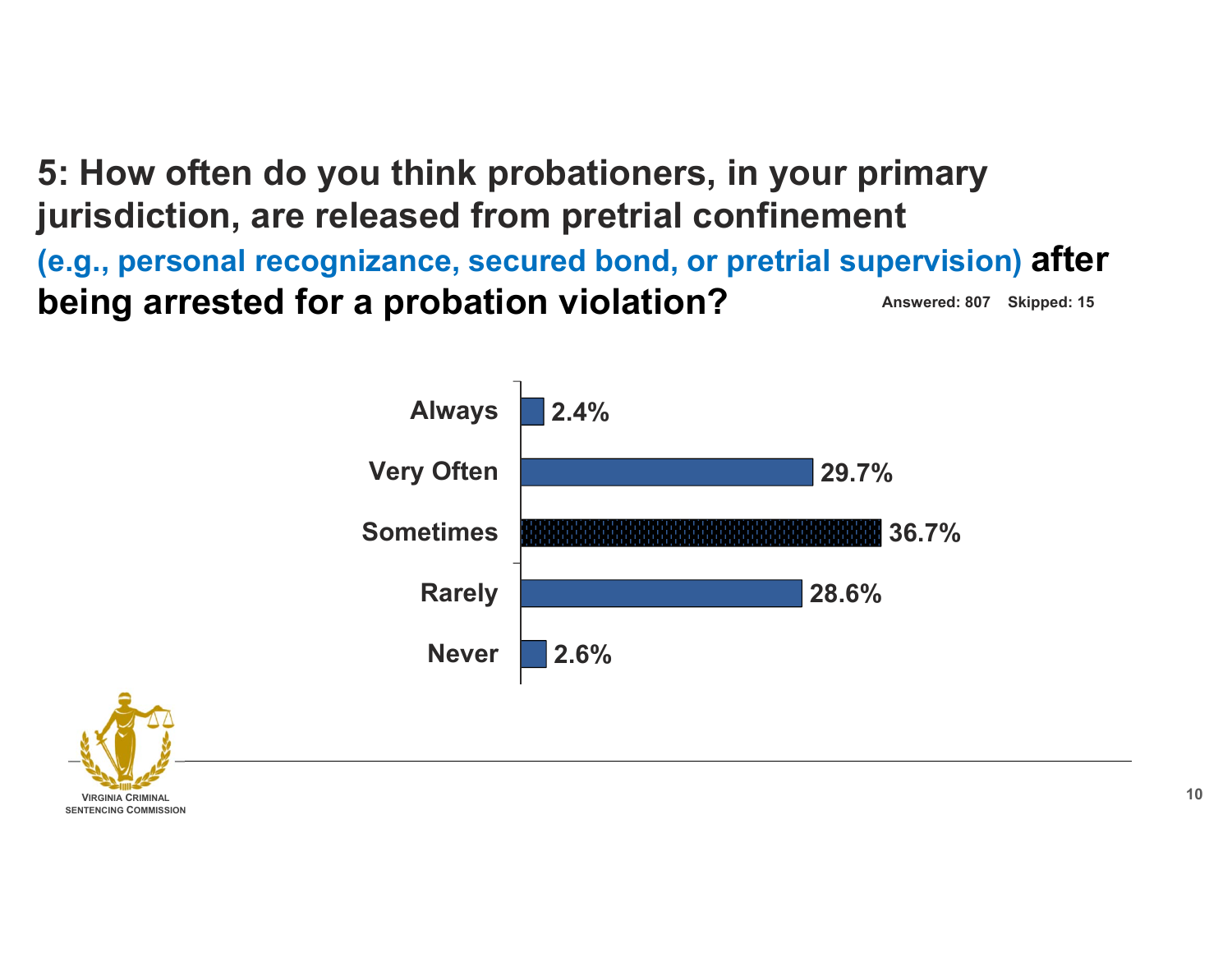**6: How long is the typical probation violator, not released from pretrial confinement, incarcerated from the time he or she is arrested on the PB15 or Probation Violation?Answered: 799 Skipped: 23**





**11**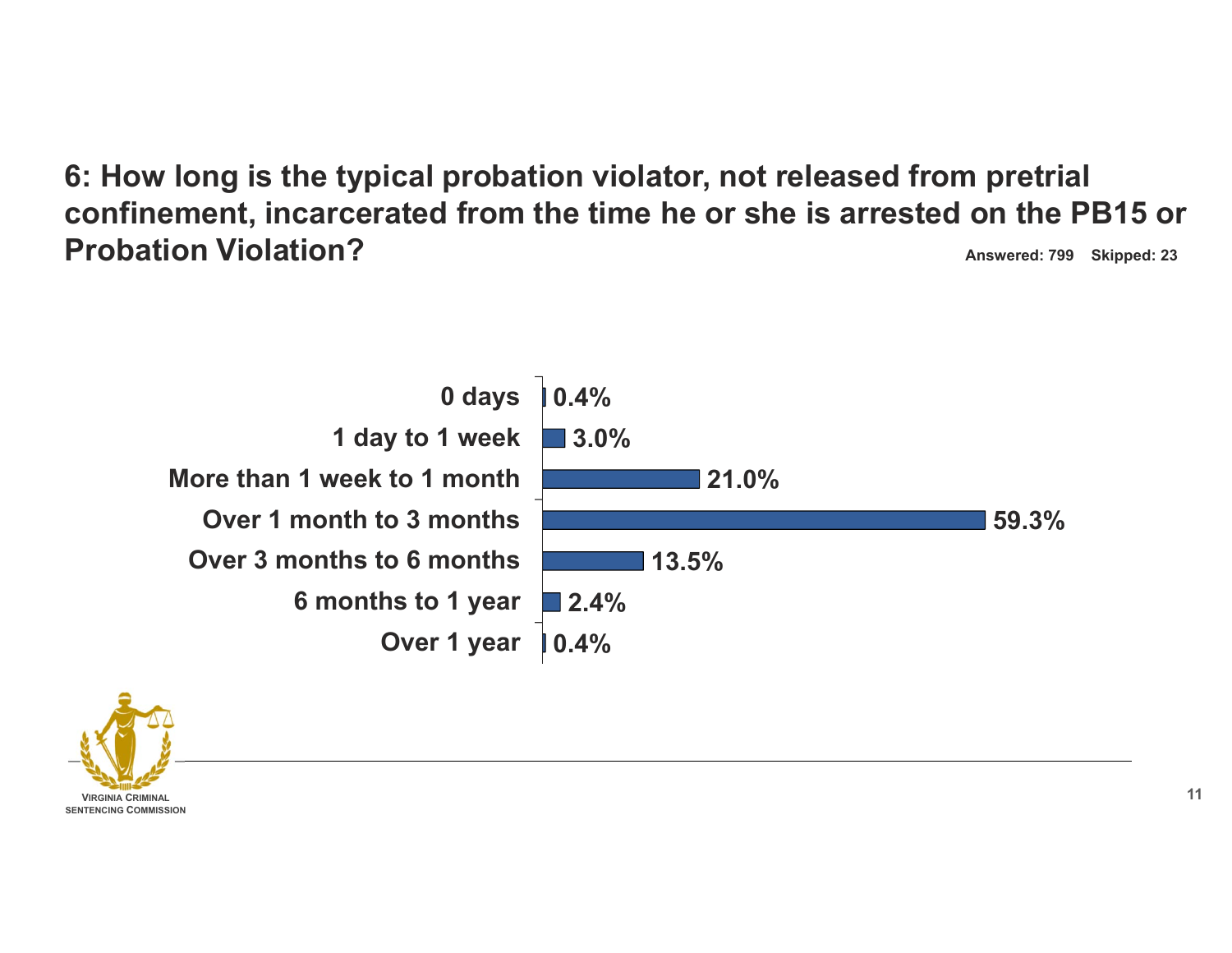#### **7: In your opinion, do judges in your primary court view certain violations of probation, other than a new law violation, as more serious than others?Answered: 806 Skipped: 16**

**Yes** - Probation technical conditions are viewed at different seriousness levels



**No** - All technical conditions are viewed at the same seriousness level



**84.1%**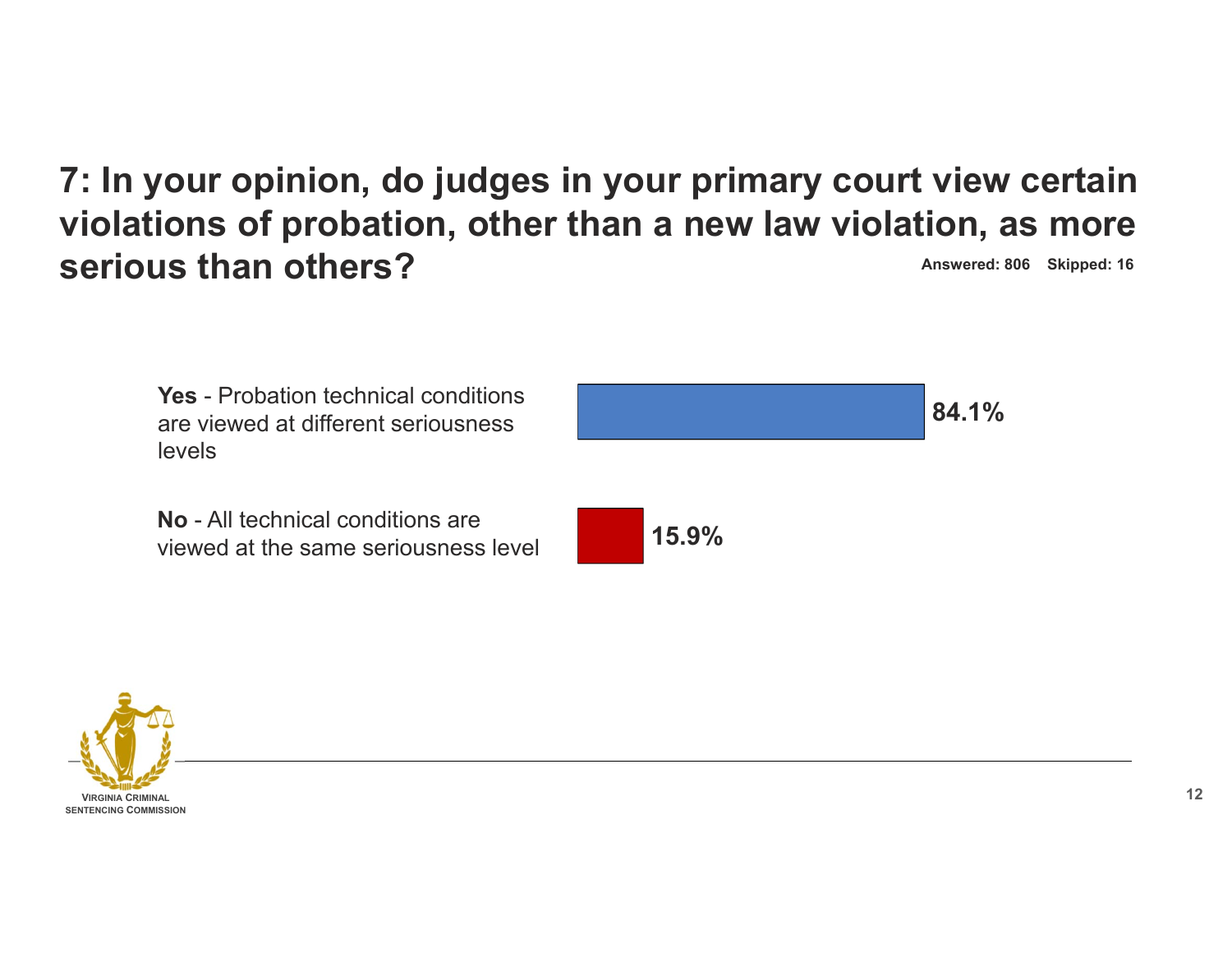**8: If you answered yes on the previous question, please rank the top condition of probation based on your opinion of what conditions the judges in your primary court view as the most serious technical violations (Anything other than Condition 1: New Law Violation).** Answered: 646 Skipped: 176

| <b>Answer Choices</b>                                                       | <b>Frequency</b> | <b>Percent</b> |
|-----------------------------------------------------------------------------|------------------|----------------|
| Condition 11: Not abscond from supervision                                  | 353              | 54.9%          |
| Condition 8: Not use, possess, distribute controlled substances             | 132              | 20.5%          |
| Condition 13: Abide by special sex offender conditions                      | 68               | 10.6%          |
| Condition 9: Not use, own, possess, transport or carry a firearm            | 33               | 5.1%           |
| Condition 6: Follow the Probation and Parole Officer's instructions         | 15               | 2.3%           |
| Condition 12: Abide by special conditions                                   | 13               | 2.0%           |
| Condition 2: Report any arrest to the Probation and Parole Officer          | 7                | 1.1%           |
| Condition 4: Report to the Probation and Parole Officer as instructed       | 5                | 0.8%           |
| Condition 3: Maintain regular employment                                    |                  | 0.2%           |
| Condition 10: Not change my residence or leave the state without permission |                  | 0.2%           |
| Condition 5: Permit the Probation and Parole Officer to visit my home, etc. | 0                | $0.0\%$        |
| Condition 7: Not use alcoholic beverages in excess                          | 0                | $0.0\%$        |

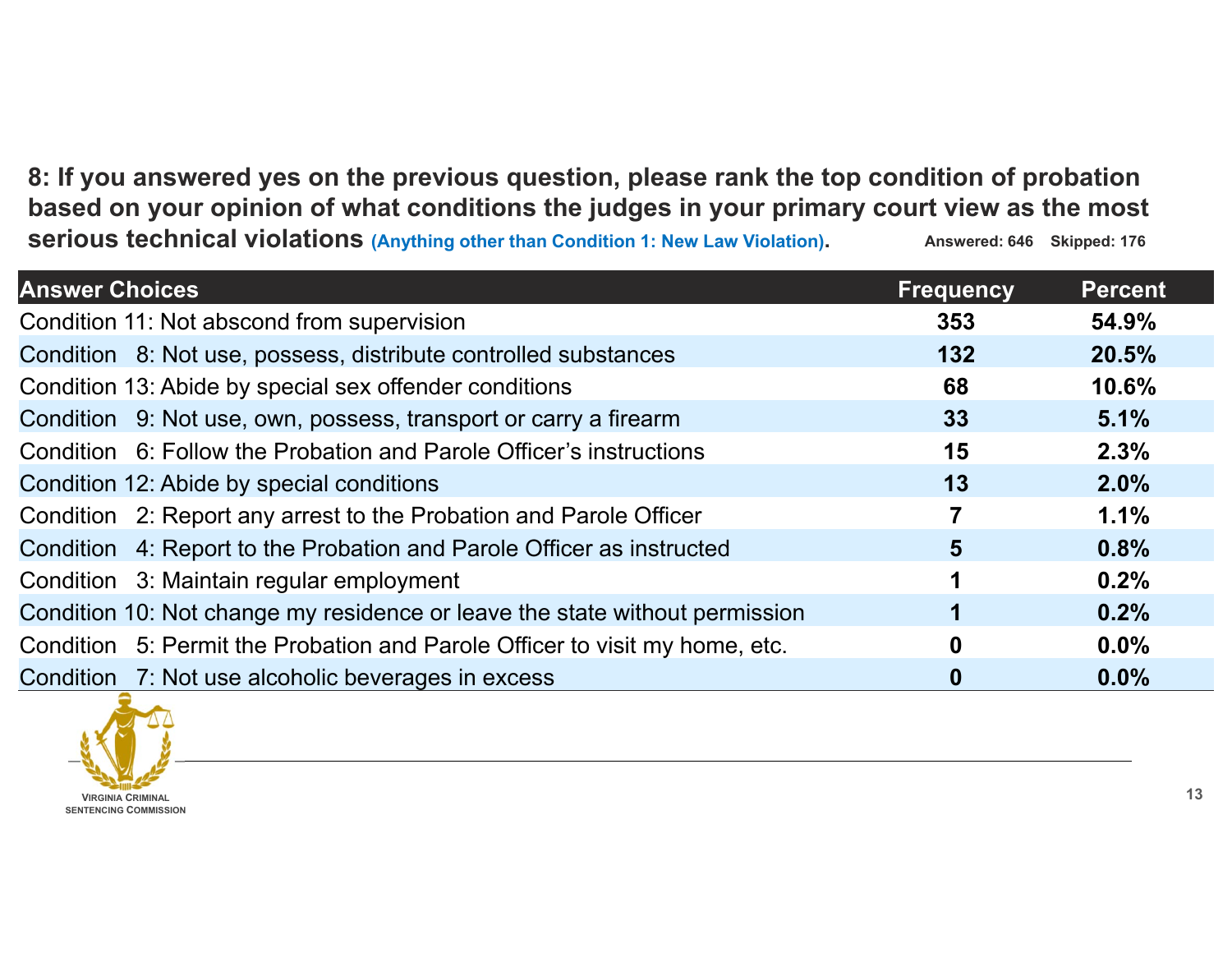# **9: Do the judges in your primary court consider the following new convictions as a violation of Condition 1 (new law violation)?**

**Answered: 775 Skipped: 47**





**14**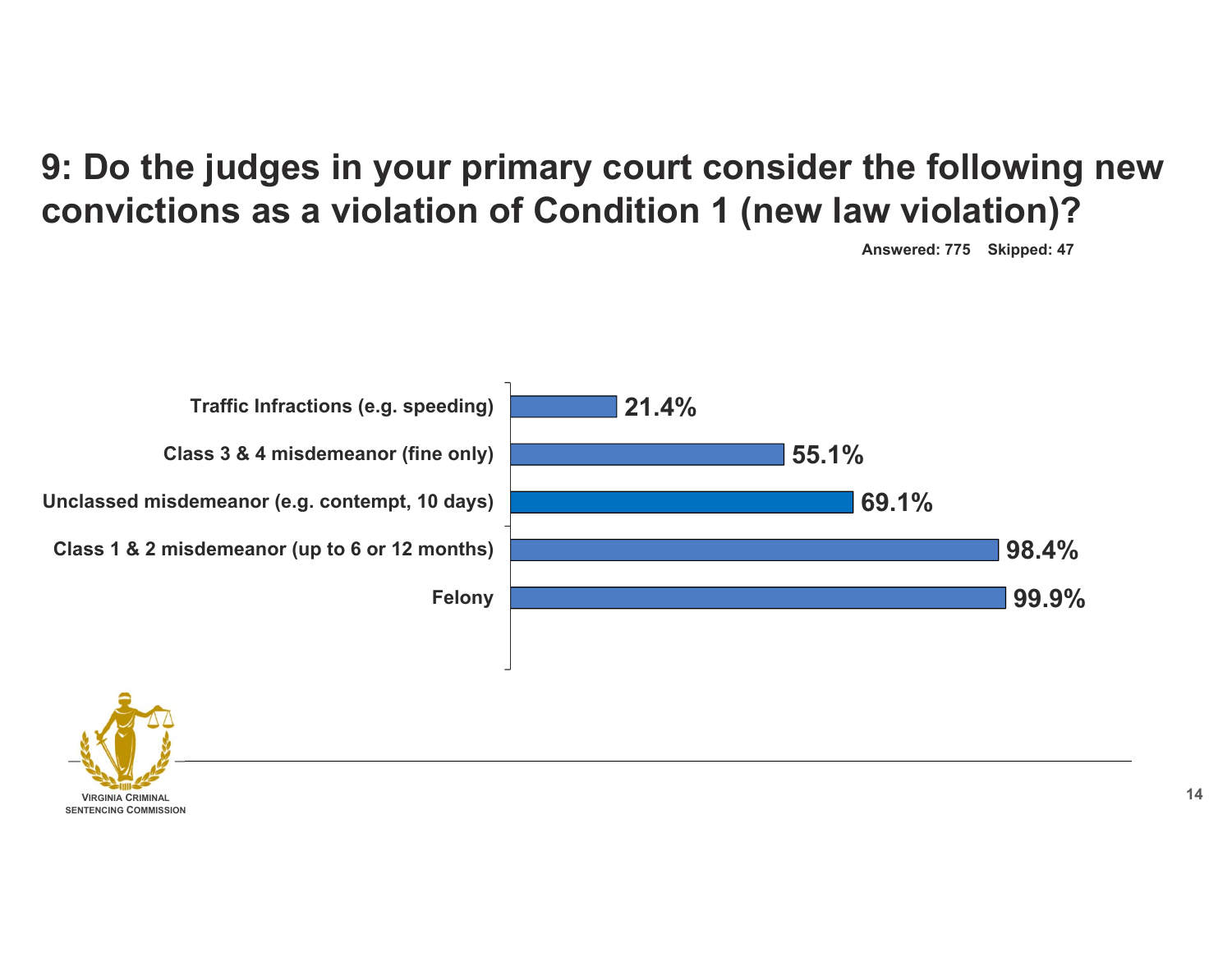**10: In your primary court, does the number of prior probation violations influence the length and type of sentence imposed for a probation violation? Answered: 784 Skipped: 38** 



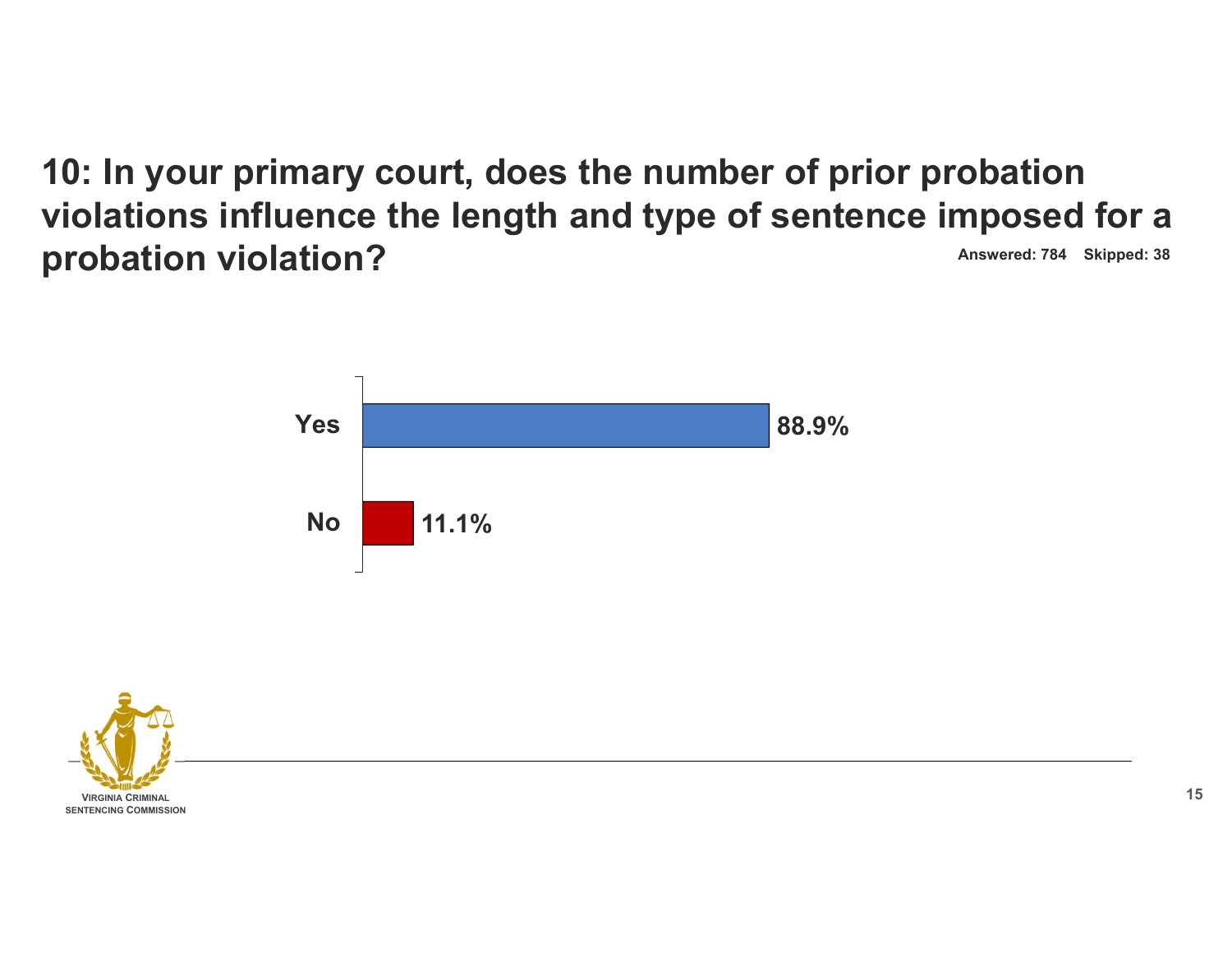# **11: What alternatives are used in your primary court in place of imposing a prison or jail sentence for probation violations?**

**(More than one alternative may have been identified and the total will not add to 100%) Answered: 713 Skipped: 109**



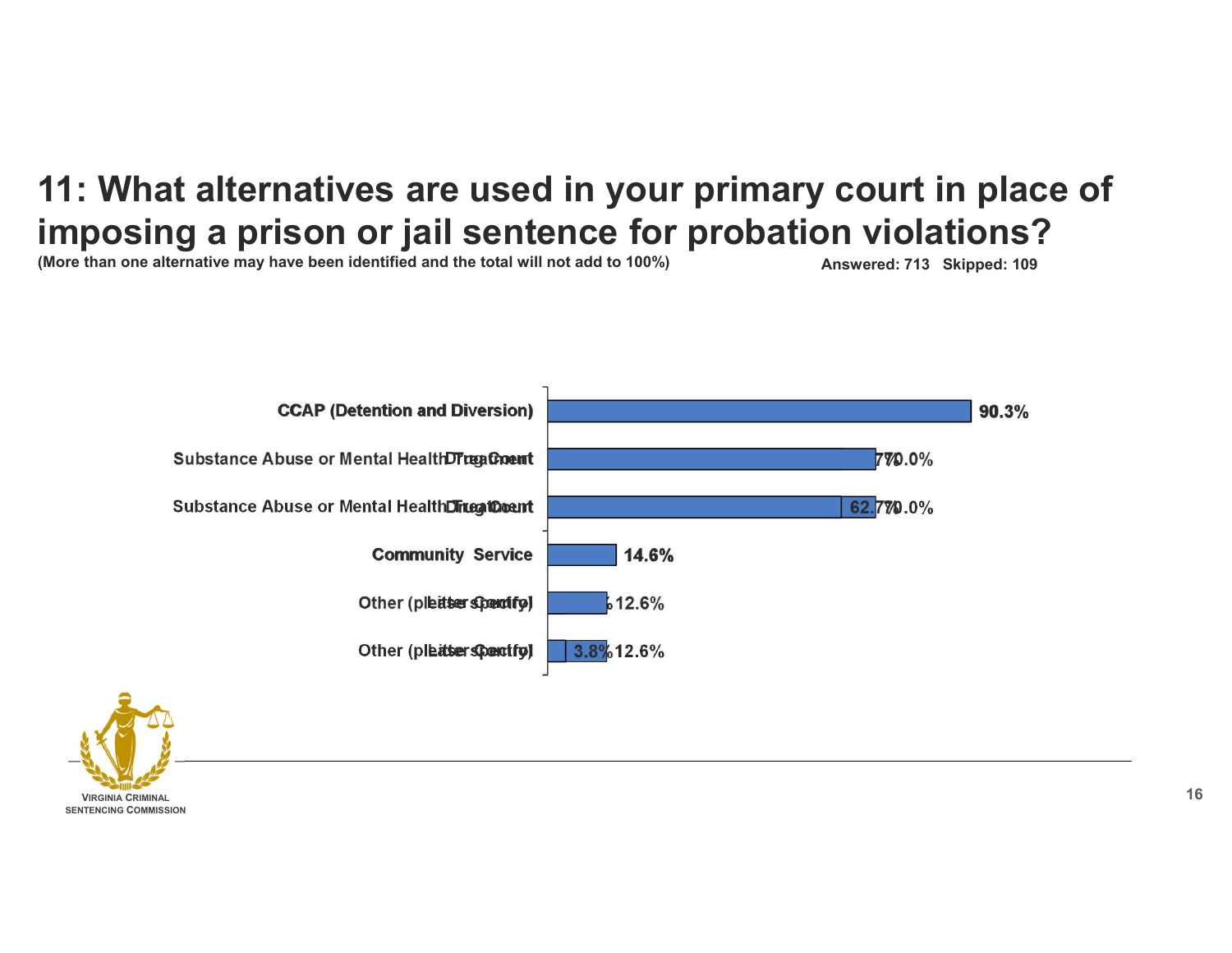## **12: Thinking about the current probation violations guidelines, are there any factors that are problematic to score accurately?**

(More than one factor may have been identified and the total will not add to 100%) **Answered: 422 Skipped: 400**



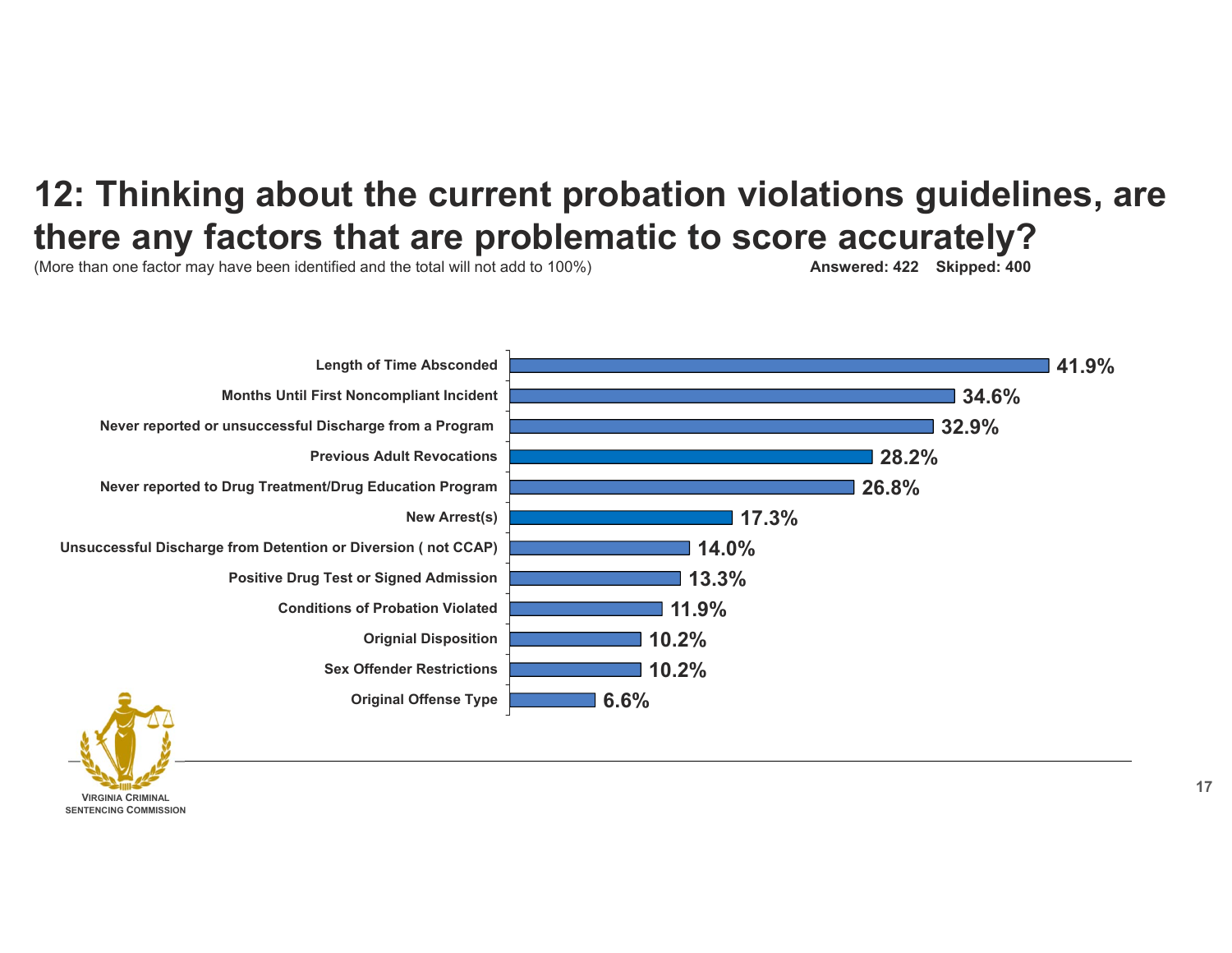Please explain why any factor identified in Question 12 is difficult to score: (240 Responses)

#### **SELECTED RESPONSES SHOWN**

- **Major Violation Report missing information**
- **It is sometimes unclear what is considered the first "noncompliant incident", as the majority of Offenders are noncompliant from the very beginning; however, it may not be something that is necessarily documented**
- **Absconding- it is hard to tell if that's from the last report date, first missed, first missed without a confirmation phone call, date of report, etc.**
- **Previous revocations are difficult to score because we often don't receive any information regarding the defendants' criminal histories other than the history of the immediate case for which he/she is on probation**
- **Sex offender restrictions- there needs to be some type of differentiation between the sex offender restrictions. The severity of risk is greatly different from having prohibited contact with a minor or victim than risk level of violating their curfew. It would be great if the points assigned corresponded with the actual restriction violated.**
- **Never reported to a Drug Treatment, at times gets confusing, especially if they went, for an assessment, but just never followed through with that process**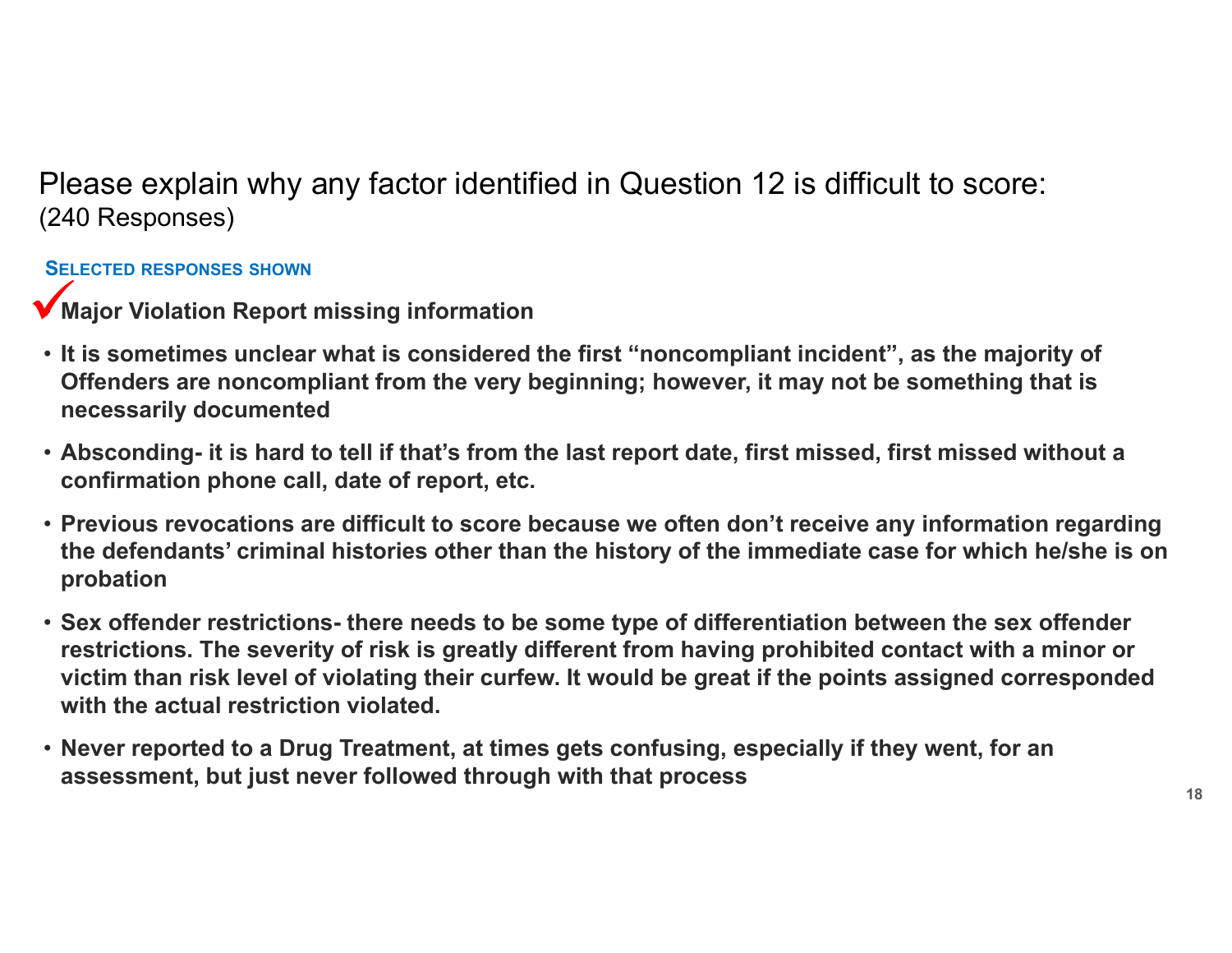# **13: What other factors, not currently on the probation violation guidelines, should be on the probation violation guidelines?**

**Answered: 328 Skipped: 494**

- **1.Substance or Mental Health Treatment (32)**
- **2.Positive Behavior (24)**
- **3.Amenable to Supervision (20)**
- **4.Employment - Employed or Unemployed (20)**
- **5.Same New Offense Conviction/Arrest (18)**
- **6.Total Number of Probation Violations (15)**
- **7.Length of Time on Supervision Before Violation (12)**
- **8.Include Condition One (10)**
- **9.Restitution (10)**
- **10. Drug Type (9)**
- **11. CCAP (7)**
- **12. Number of Noncompliance Incidents (7)**
- **13. Administrative Probation Issues (6)**

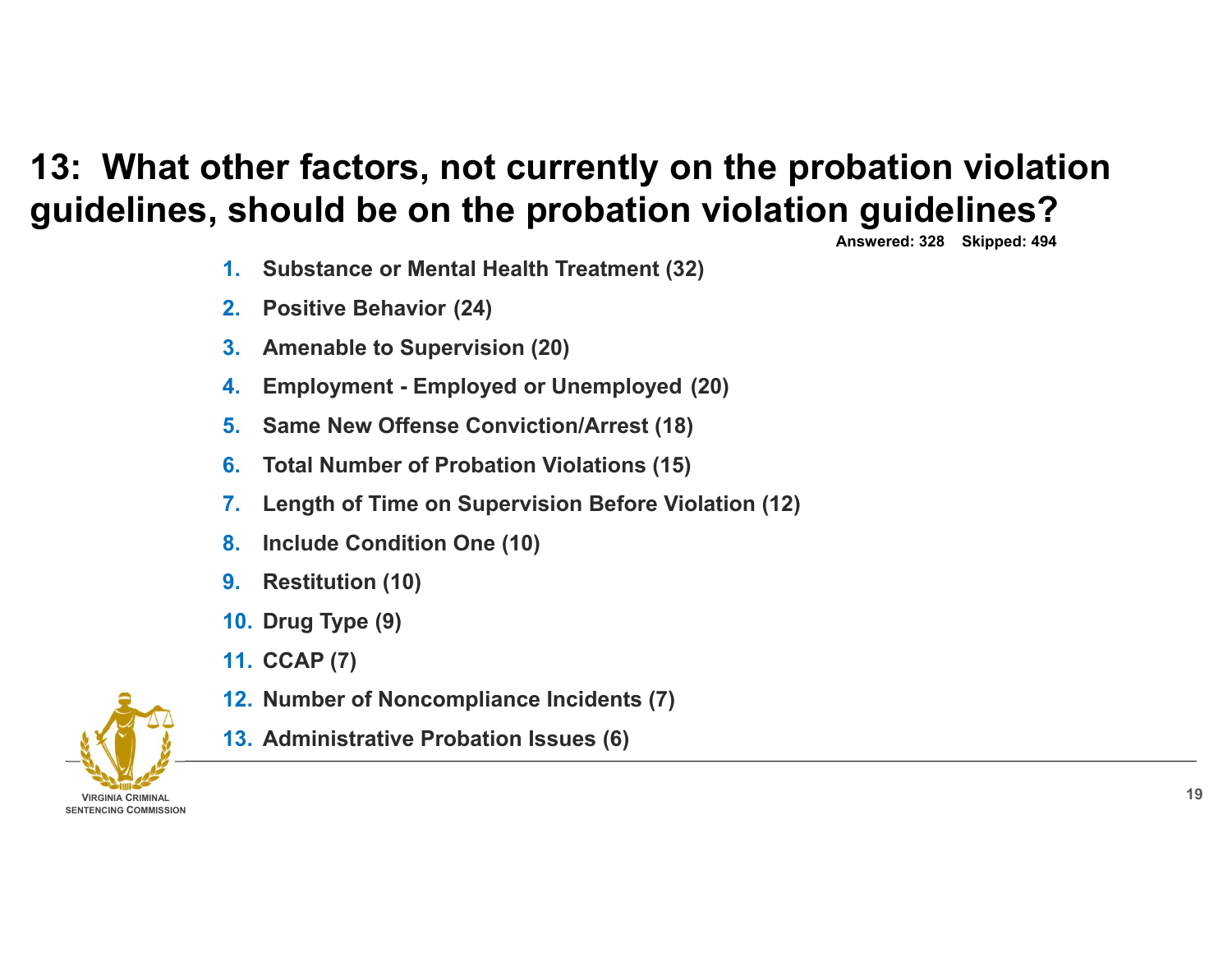# **14: What information is routinely provided to the judge in your primary court before or during the violation hearing?**<br>
More than one source of information may have been identified and the total will not add to 100%) **Answered: 747** Skipped: 75

(More than one source of information may have been identified and the total will not add to 100%)

| <b>Answer Choices</b>                                           | <b>Judges</b> | <b>Other Users</b> |
|-----------------------------------------------------------------|---------------|--------------------|
| Major Violation Report prepared by the Probation Officer        | 99.3%         | 97.5%              |
| <b>Testimony from the probationer</b>                           | 89.7%         | 57.0%              |
| Probation Violation Guidelines (for "technical" violators only) | 88.3%         | 91.8%              |
| <b>Previous court records</b>                                   | 73.1%         | 28.9%              |
| <b>Testimony from the Probation Officer</b>                     | 62.1%         | 46.5%              |
| <b>Testimony from other parties</b>                             | 46.9%         | N/A                |
| <b>COMPAS risk/needs assessment results</b>                     | 21.4%         | 4.0%               |
| <b>Other (please specify)</b>                                   | 17.2%         | 13.0%              |

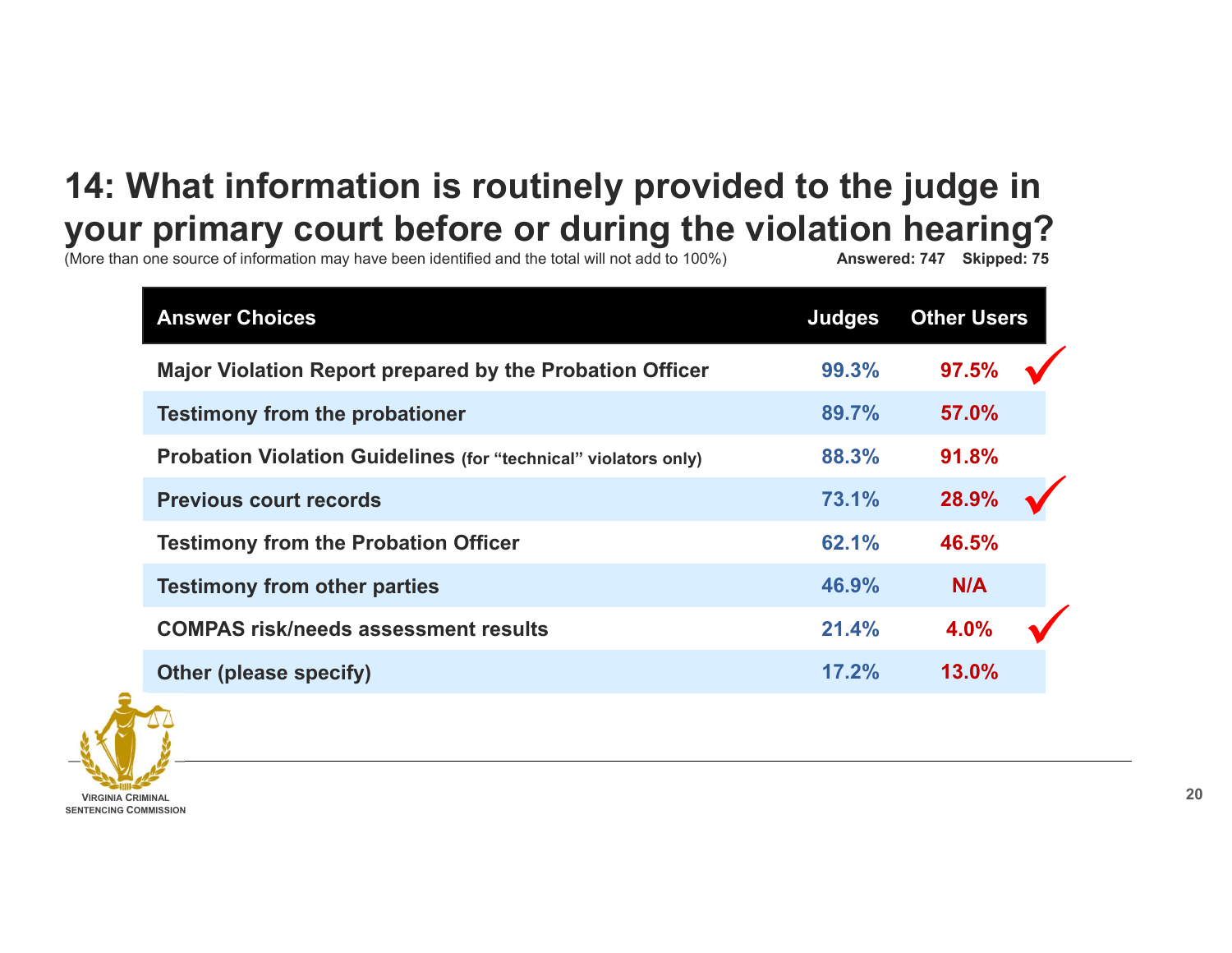**16: Does the amount of suspended time (revocable time) that the court may impose impact the effective sentence (active time) given for a violation?Answered: 732 Skipped: 90**



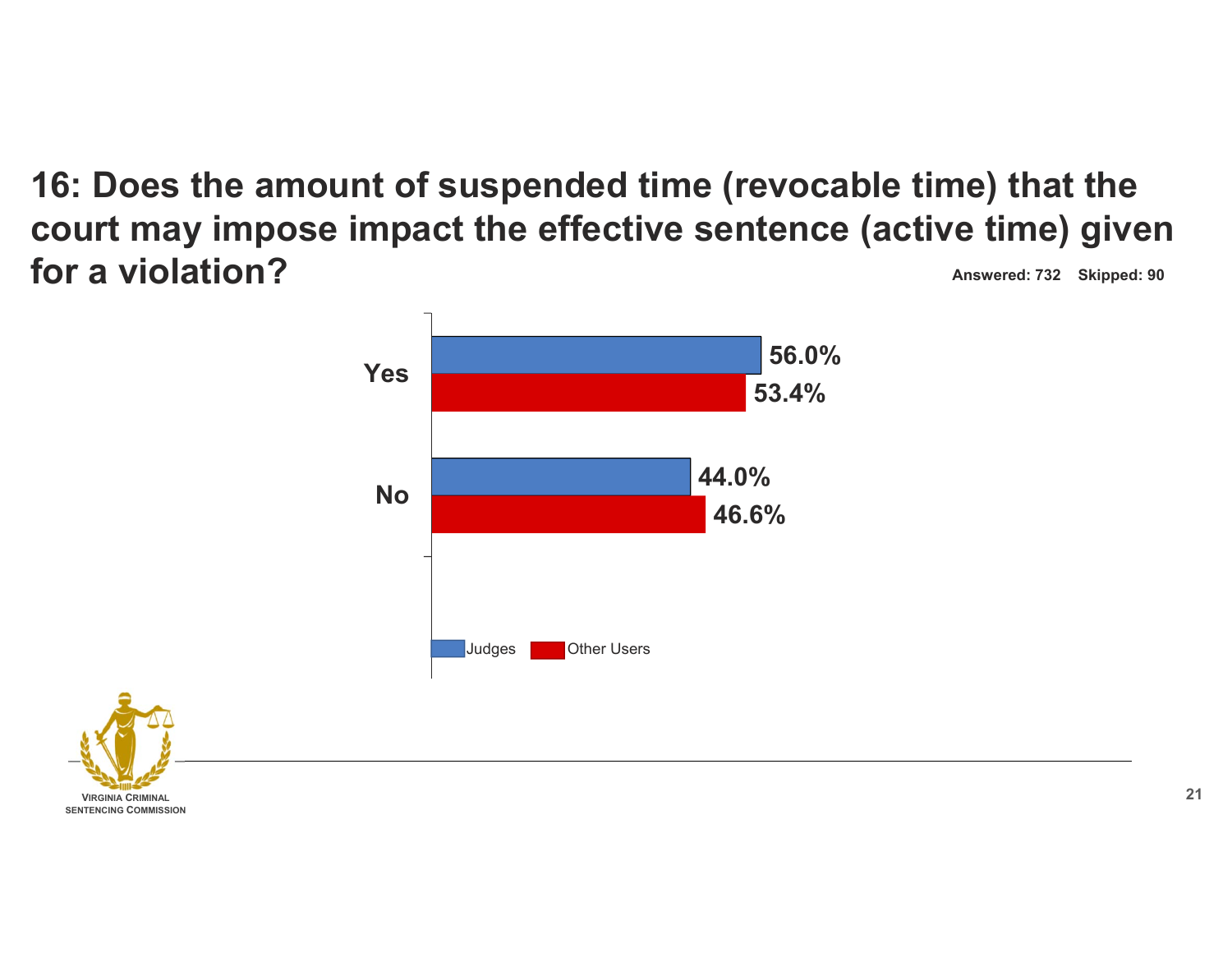**17: Does the availability of alternatives other than incarceration influence the type and length of sentence imposed for probation violations by the judge(s) in your primary court? Answered: 721 Skipped: 101**



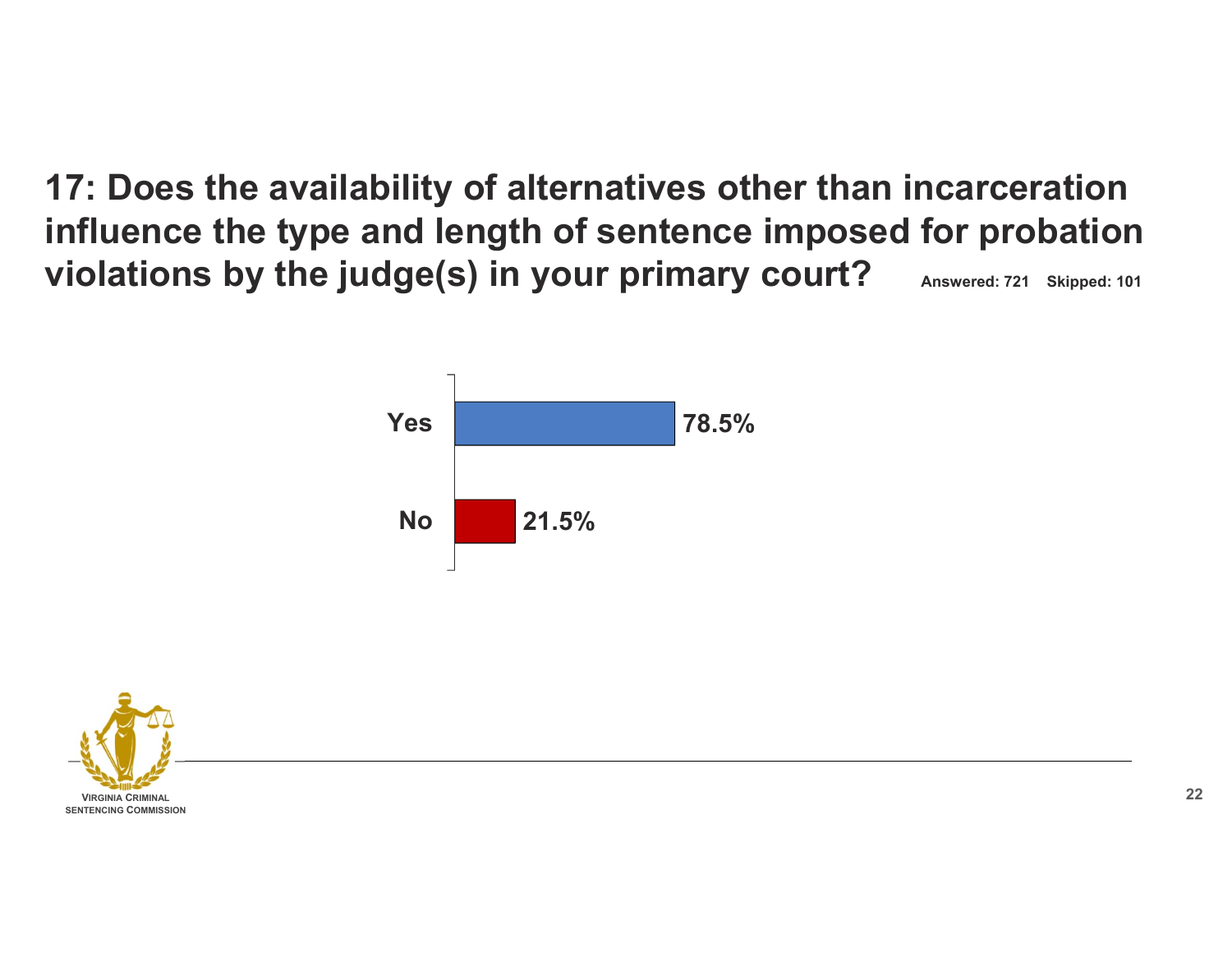**18: In your opinion, in what circumstances should the probation violation guidelines apply?** 

#### **(Please check all that apply)**



**VIRGINIA CRIMINALSENTENCING COMMISSION**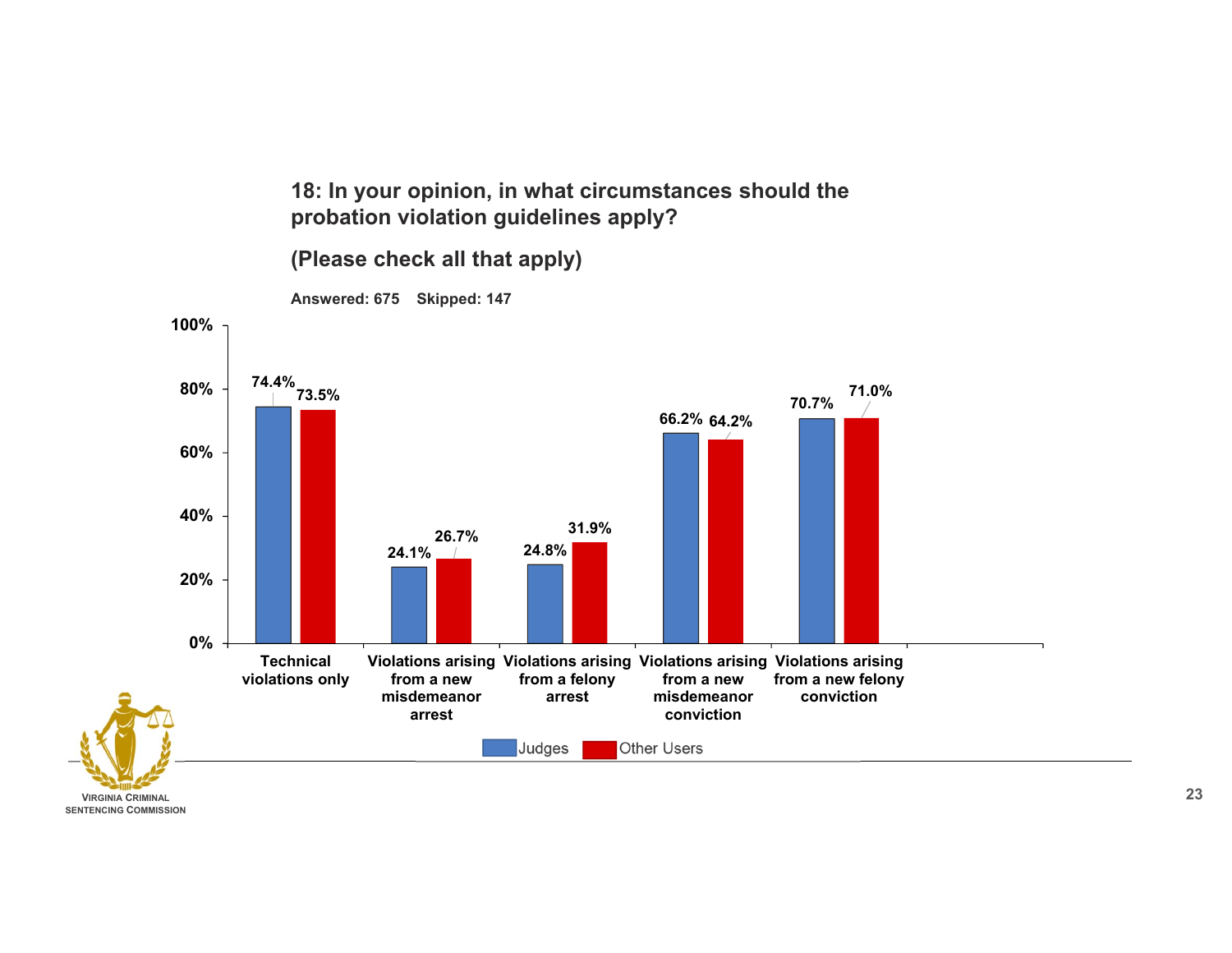#### **19: What do you think would make the probation violation guidelines more helpful?**

**Answered: 288 Skipped: 534**

- **1.Make them for all circumstances (include new convictions) (45)**
- **2.Base on type and degree of violation (e.g., drug use vs. sex offender violations) (26)**
- **3.Eliminate them/they are not helpful (24)**
- **4.If the court actually trusted and used the instrument (10)**
- **5.Factor in positive behavior while on probation (e.g., number of negative urine screens) (9)**
- **6.Make the ranges more similar to sentencing guidelines (8)**
- **7.Include a risk assessment to determine who is amenable to probation (7)**
- **8.Recommend some time for a violation (7)**
- **9.Include drug treatment failures (6)**
- **10. Define absconding and measure up to when located, not hearing date (6)**
- **11. Do not score arrest (5)**
- **12. Guidelines are fine as is (5)**
- **13. Probation Officers do not have the information/knowledge to complete (5)**
- **14. Other (e.g., unsure, CCAP, points, MVR, drug type, alternatives, etc.) (125)**